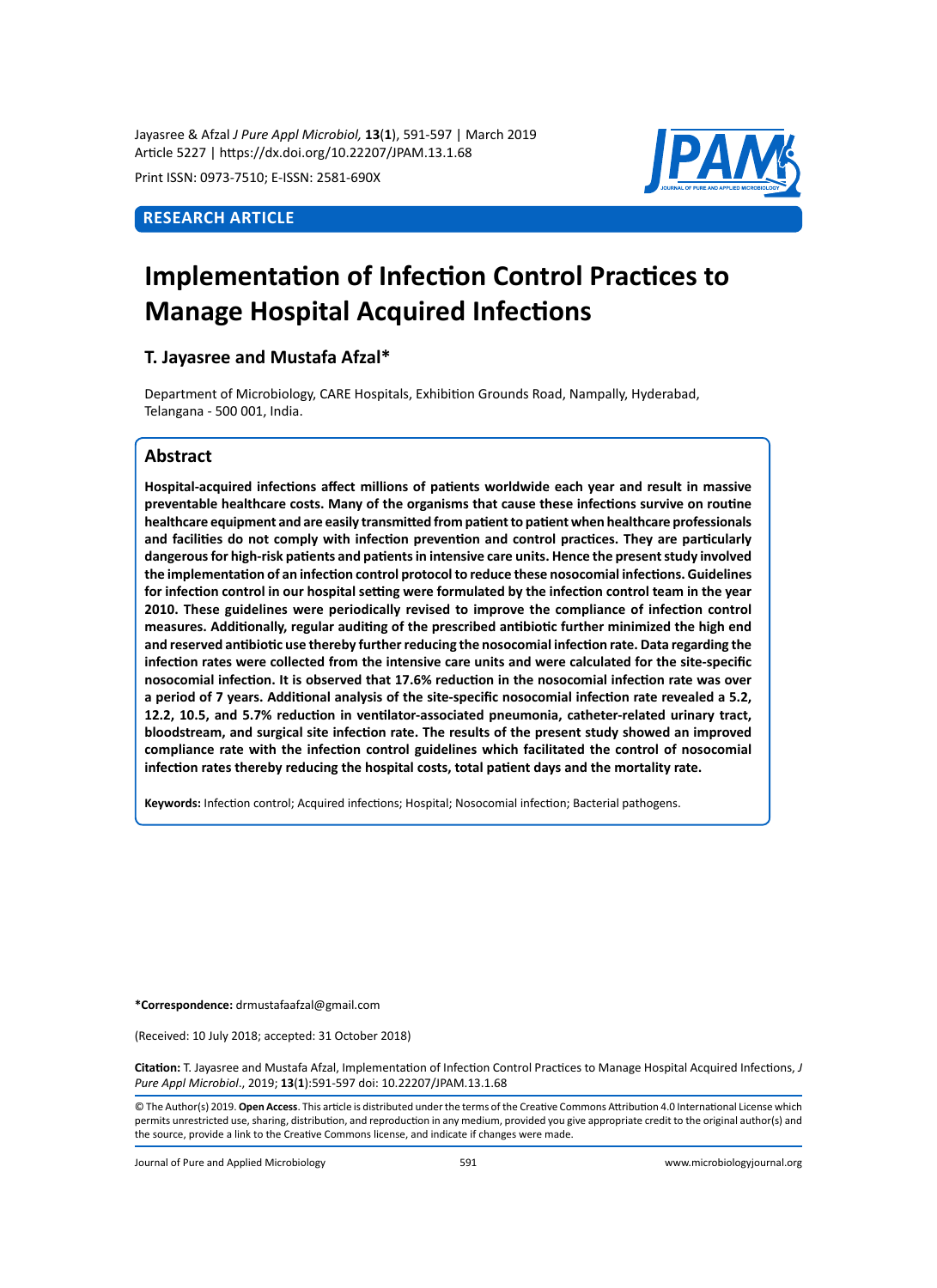#### **INTRODUCTION**

A major safety concern not just for the patients but also for the healthcare providers is hospital-acquired infections (HAIs), otherwise known as nosocomial infections. "Nosocomial" is the phrase used for disease acquired by the patient under medical care. They represent for the most part of adverse events affecting hospitalized patients, resulting in increased morbidity, mortality, longer hospital stay, and disability**.** In the European Union, the annual number of hospital-acquired infections was about 4.5 million resulting in almost 37,000 deaths and 16 million extra days at the hospital per year (Sax *et al*. 2013).

Bacterial pathogens account for the greater part of nosocomial infections. In addition, usual monitoring also revealed 5% of the infections to be caused by viruses. Fungal parasites also act as opportunistic pathogens causing nosocomial infections in immune-compromised individuals (Khan *et al*. 2017). These healthcare-associated infections encompass central line-associated bloodstream infections, catheter-associated infections, and ventilator-associated pneumonia. They may also occur at the surgery sites, known as surgical site infections.

Hospital epidemiology and infection control data anticipated catheter-related bloodstream infections as the leading HAI, together with urinary tract infections, surgical site infections, and ventilator-associated pneumonia (Mayhall, 2012). The possibility of acquiring these infections is significant in the intensive care units (ICUs), where the World Health Organization (WHO) estimates that roughly 30% of the patients are affected with (HAIs) with associated morbidity and mortality (Allegranzi *et al*. 2011).

Infection prevention and control (IPC) programme help minimize these HAIs. In spite of many initiatives taken for infection prevention and control in India, the successful implementation of these programme has been facing some significant challenges, including inadequate funds, human resources, low nurse-to-patient ratios even in intensive care units (Swaminathan *et al*. 2017). Nonetheless, data from a small number of facilities in India propose that the implementation of hospital infection measures are feasible and can help reduce infection rates (Jaggi *et al*. 2013,

#### Mehta *et al*. 2013).

Hospital infection control relies both on the physician understanding of epidemiologic observations in intensive care units and their knowledge of findings in the microbiology laboratory. Effective communication and support involving microbiologists, hospital epidemiologists, and clinical infectious diseases specialists are decisive for successful infection control (Ebnother *et al*. 2008). Long-term implementation of these recommended procedures will require rigorous efforts to reinforce infection prevention and control capacity among staff in healthcare settings.

Keeping in mind the mortality, morbidity rate, length of stay in the hospital and the cost, infection control measures should be implemented to make hospitals as safe as possible by preventing such infections. Hence the present study involved implementation and monitoring of infection control practices to control nosocomial infections in our hospital.

#### **MATERIAL AND METHODS**

Infection control is the discipline concerned with the prevention of nosocomial or healthcare-associated infection. Care hospital, Hyderabad has been a pioneering institution for infection control in our country. The present descriptive study involved implementation and monitoring of the infection control practices to control hospital-acquired infections from 2010- 2017.

#### **Ethical approval**

Ethical approval was obtained from the Institutional Ethics Committee, Care Group of hospitals.

Agenda for initiating this programme was discussed in the hospital infection control committee meeting. Guidelines were formulated by the infection control team in the year 2010 (Table 1) and were periodically revised each year to allow for better compliance of the infection control measures. These guidelines were not merely developed for the healthcare personnel involved in patient care in wards, and critical areas but for the persons responsible for the control of infections in our hospital.

High-end and reserved antibiotic usage was also streamlined in the hospital as a part of the infection control measure. Prescriptions were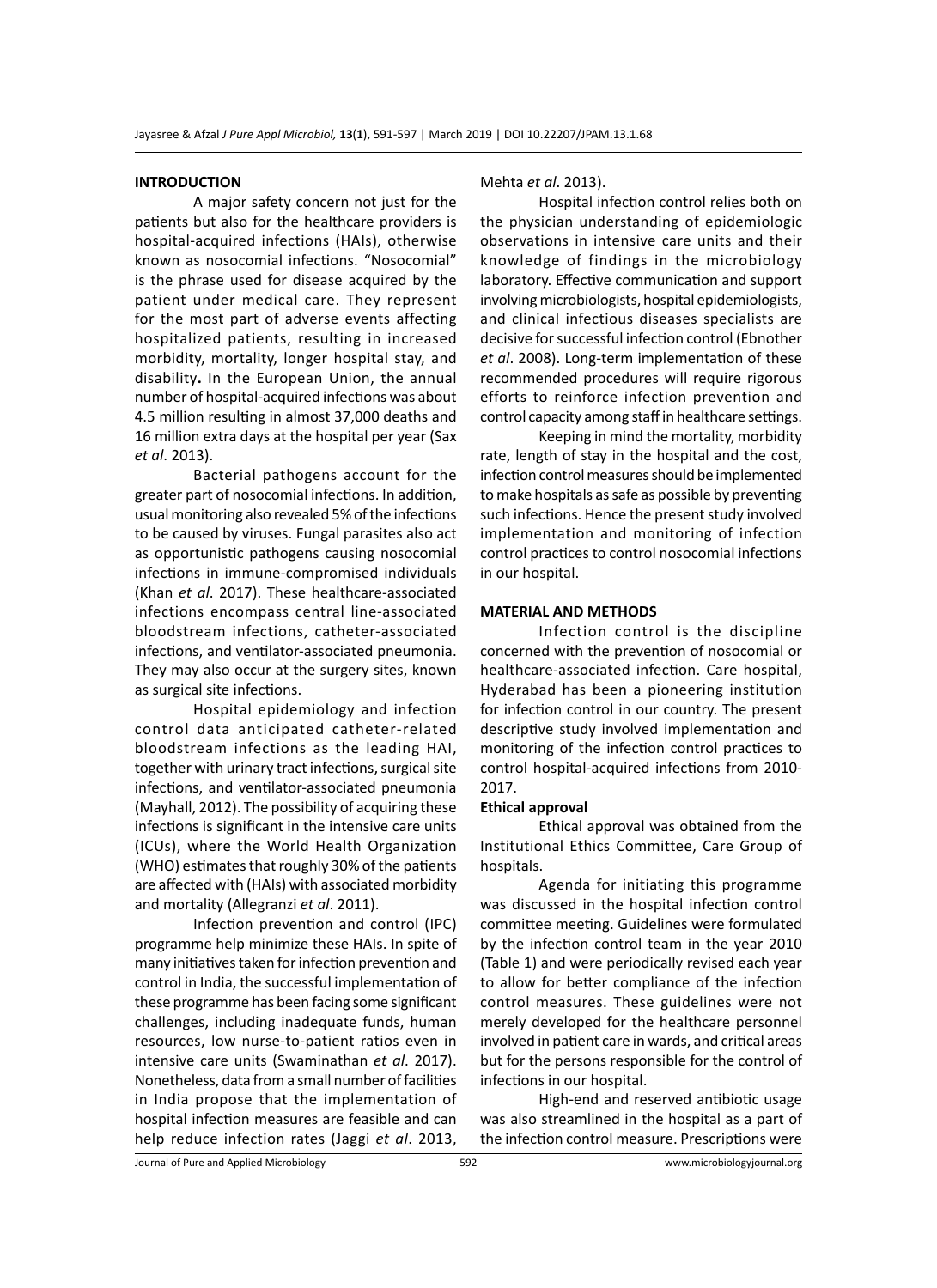Jayasree & Afzal *J Pure Appl Microbiol,* **13**(**1**), 591-597 | March 2019 | DOI 10.22207/JPAM.13.1.68

| S. No. | Guidelines                                                                                                      |
|--------|-----------------------------------------------------------------------------------------------------------------|
| 1.     | Aprons to be removed by all the physicians prior to their entry into the intensive care units (ICU'S)           |
| 2.     | Mandatory use of shoe covers by all staff and visitors before entering the intensive care units                 |
| 3.     | Disinfection of the stethoscope using an alcohol swab after examining each patient                              |
| 4.     | Dry mops instead of brooms to be used in all the ICU'S by the hospital housekeepers                             |
| 5.     | Instead of saline wash, heplocks should be used to flush intravenous (IV) lines                                 |
| 6.     | Sterile drapes for all the Intubatory procedures                                                                |
| 7.     | Cloth masks and caps to be substituted with disposable caps and masks                                           |
| 8.     | Provision of N-95 masks for all open cases of tuberculosis                                                      |
| 9.     | Color coding stickers for identification of infected patients                                                   |
| 10.    | Use of spacers for nebulization of patients on ventilators                                                      |
| 11.    | The housekeeping, nursing staff, and technicians in critical areas have to be<br>vaccinated against Hepatitis-B |
| 12.    | Regular monitoring of fumigation practices in the intensive care units                                          |
| 13.    | Implementation of air sampling in the operation theatres and intensive care units                               |
| 14.    | Methicillin-resistant Staphylococcus aureus (MRSA) policy was executed                                          |
| 15.    | Antifungal painting to protect the exterior surfaces from microbial activity                                    |
| 16.    | Disinfection of all surgical instruments using Korsolex                                                         |

**Table 1.** Guidelines formulated by the Infection control committee

divided into medical & surgical and the auditing of those prescriptions was performed to prevent the misuse of antibiotics. Improvement of the hand hygiene helps minimize nosocomial infection as proposed by the World Health Organization (WHO) (Abdellatif *et al*. 2007). Hence we promoted effective measures to improve hand hygiene by organizing training classes on hand washing practices. Hand washing facilities were provided in all critical care areas and nursing stations.

Protocols for appropriate disinfection of patient care equipment were circulated to all nursing stations. Separate places were identified for washing of dressing sets in all the nursing stations before sending it to the Central sterile service department (CSSD). Washing and packing of surgical intensive care units (SICU) dressing sets was implemented in CSSD. Multivariable (MVI) indicators helped in the further assessment of the proper sterilization of the dressing sets.

Apart from this, we conducted regular monthly programs on infection control practices to improve awareness among the physicians, nursing, and hospital housekeepers. Classes on Foley's catheterization addressing the inappropriate catheter use and care of intravascular catheters were given to all nursing stations. Display boards as "wear shoe covers" and "remove white coats" were placed in all ICU'S. Hygienic practices in the canteen were monitored to minimize the transmission of infections to the patients.

Data regarding the observed infection rates were collected by active surveillance from the infection control nurses on daily basis and was documented in the surveillance format. This data from the intensive care units i.e. neonatal intensive care unit (NICU), neurosurgery intensive care unit (NSICU), intermediate care unit (IMCU), intensive care cardiac unit (ICCU), medical intensive care unit (MICU), surgical intensive care unit (SICU), and cardiothoracic intensive care unit (CTICU) was subjected to regular analysis.

Infection control nurse records all the positive cultures from the hospital register following which she obtains further data regarding the admission of the patient from the respective wards. This data regarding the date of admission provides information on the total patient days to help calculate the infection rates. The overall infection rate was calculated by dividing infection episodes by total patient days, multiplied by 1000. **Statistical data**

Data was compiled using Microsoft excel sheet. Descriptive statistics were used to calculate the infection rates in terms of percentages.

## **RESULTS**

This study was performed in a tertiary level care hospital, Hyderabad with the primary purpose of reducing the nosocomial infection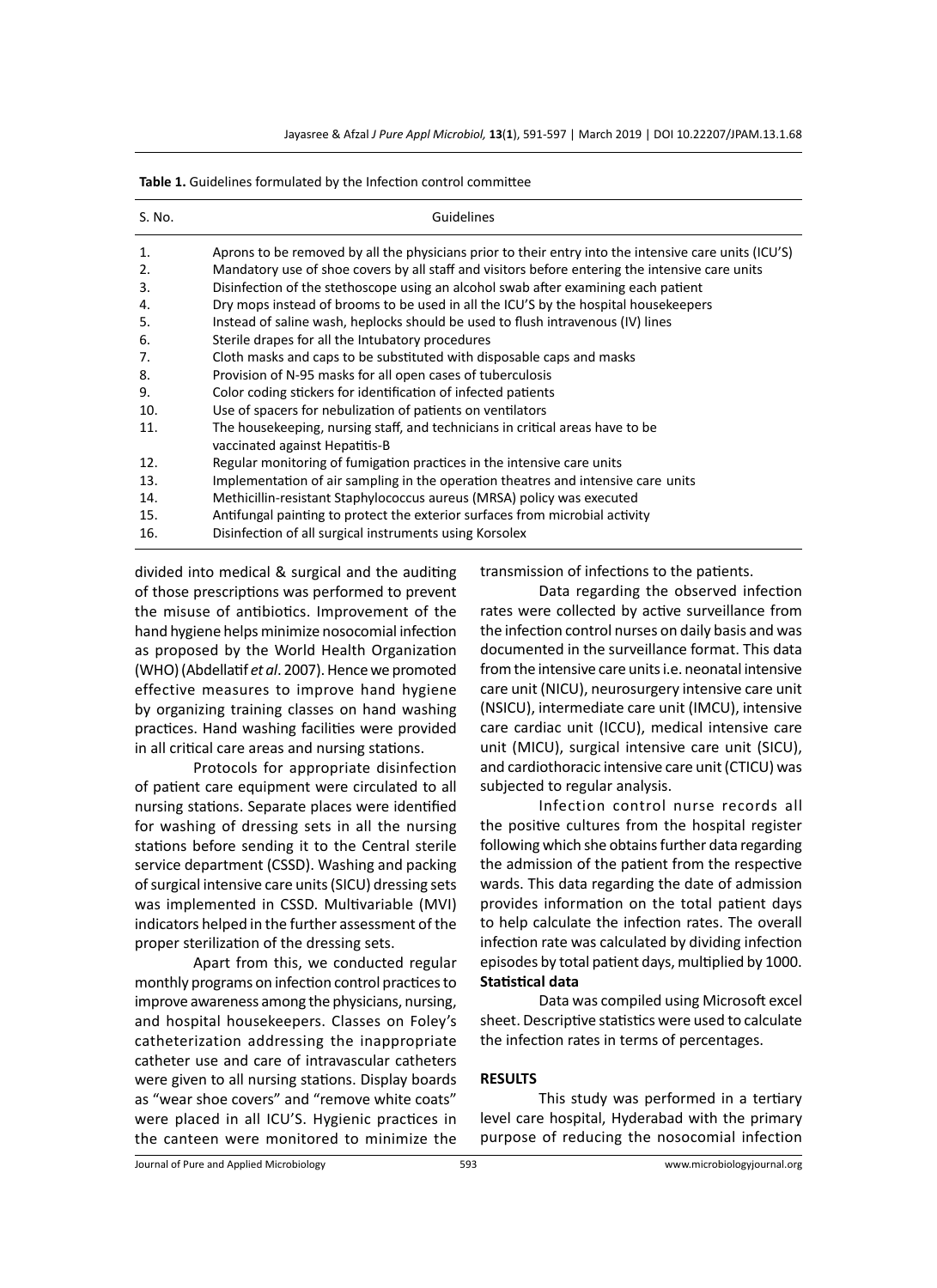rate i.e. ventilator-associated pneumonia rate, catheter-associated UTI rate, bloodstream, and surgical site infection rate.

The observed nosocomial infection rate in the year 2010 was 26.5% (Fig. 1). There was no major decrease in the infection rates in the years 2011 and 2012. But over a period of time increased compliance is seen accounting for a decrease of 8.82% in the year 2017. Nosocomial infection rates were further categorized as per the infection site and analyzed as ventilator-associated pneumonia rate, catheter-associated urinary tract infection (UTI) rate, bloodstream infection rate and surgical site infection rate in the present study.

The average ventilator associated pneumonia rate recorded in the year 2010 was



**Fig. 1.** Nosocomial infection rate from 2010-2017







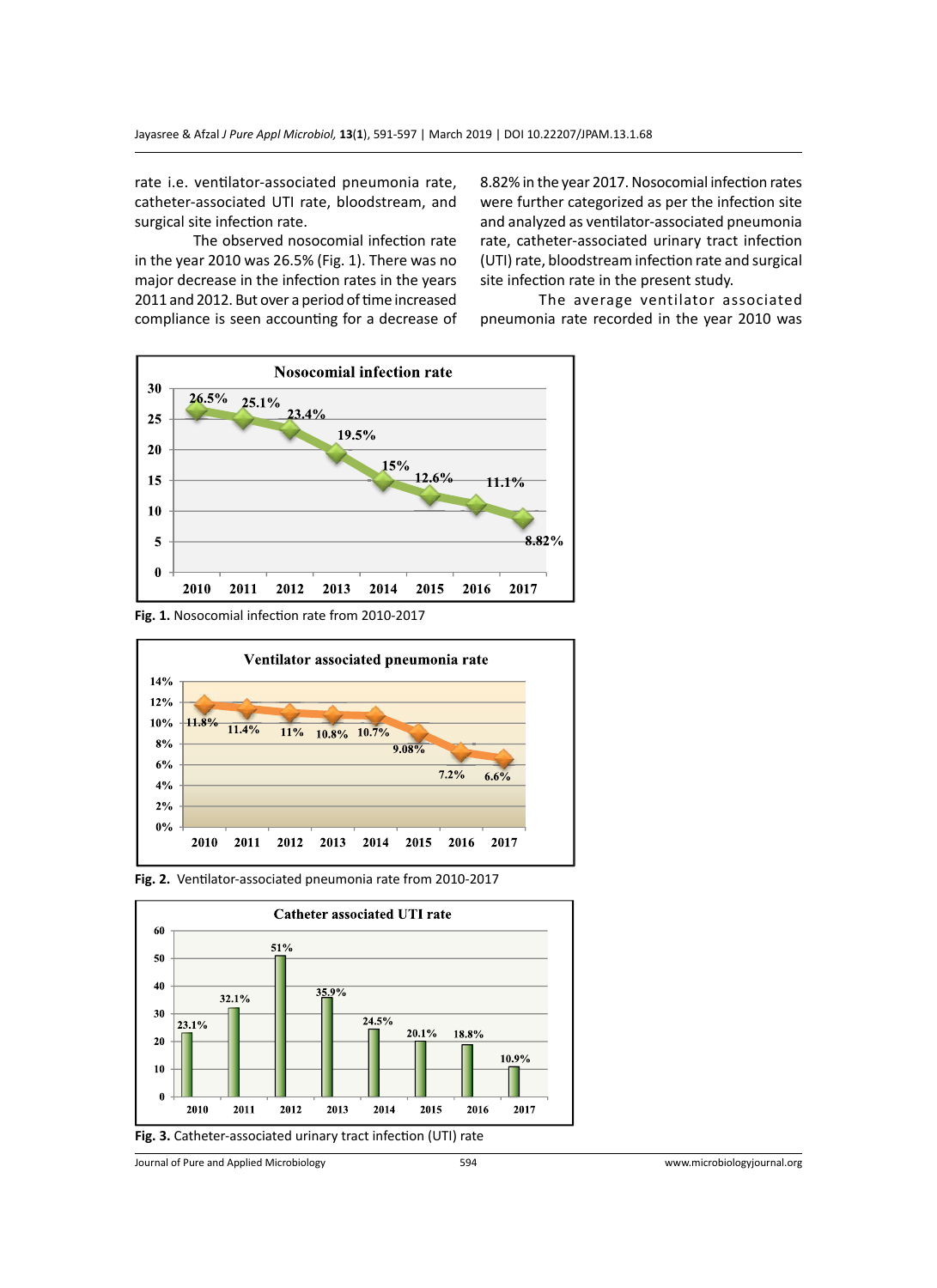11.8% (Fig. 2). Further fallow up years was with 11.4, 11, 10.8, 10.7, 9.08, 7.2 and 6.6% observed rates from 2011 to 2017.

As can be interpreted from the Fig. 3, catheter-associated infection rates decreased from 23.1% in the year 2010 to 10.9% in the year 2017, a decrease of about 12.2% over a period of 7 years.

Bloodstream infection rate reduced from

12.4% in the year 2010 to 1.9% in the year 2017 (Fig. 4). When we compare different categories of nosocomial infection, bloodstream infection elicited the highest reduction.

Surgical site infection rate in the year 2010 was 8.5%. There was a consequent decrease in the infection rates over a period of time. The observed rate in the year 2017 was 2.8% (Fig. 5).



**Fig. 4.** Observed bloodstream infection rate in the hospital



**Fig. 5.** Observed surgical site infection rate in the hospitals

## **Discussion**

Hospital-acquired infections are a widespread healthcare problem. It poses a considerable burden particularly in the developing countries where surveillance and research are limited. Nevertheless, basic infection control strategies in these settings can have maximum impact. In the present study, an infection rate of 26.5% was noted in the year 2010 which reduced to 8.82% over a period of 7 years. Ebnother, *et al*. before and after implementation of an infection control program found a similar reduction in

infection rates from 11.7 to 6.8% (Ebnother *et al*. 2008). This reduction in nosocomial infection rates in the current study could be attributed to improved hand hygiene, mandatory use of shoe covers and removal of aprons prior to the entry into the intensive care units, appropriate disinfection of patient care equipments, regular monitoring of fumigation practices in the intensive care units, and the various other formulated infection control strategies by our infection control team.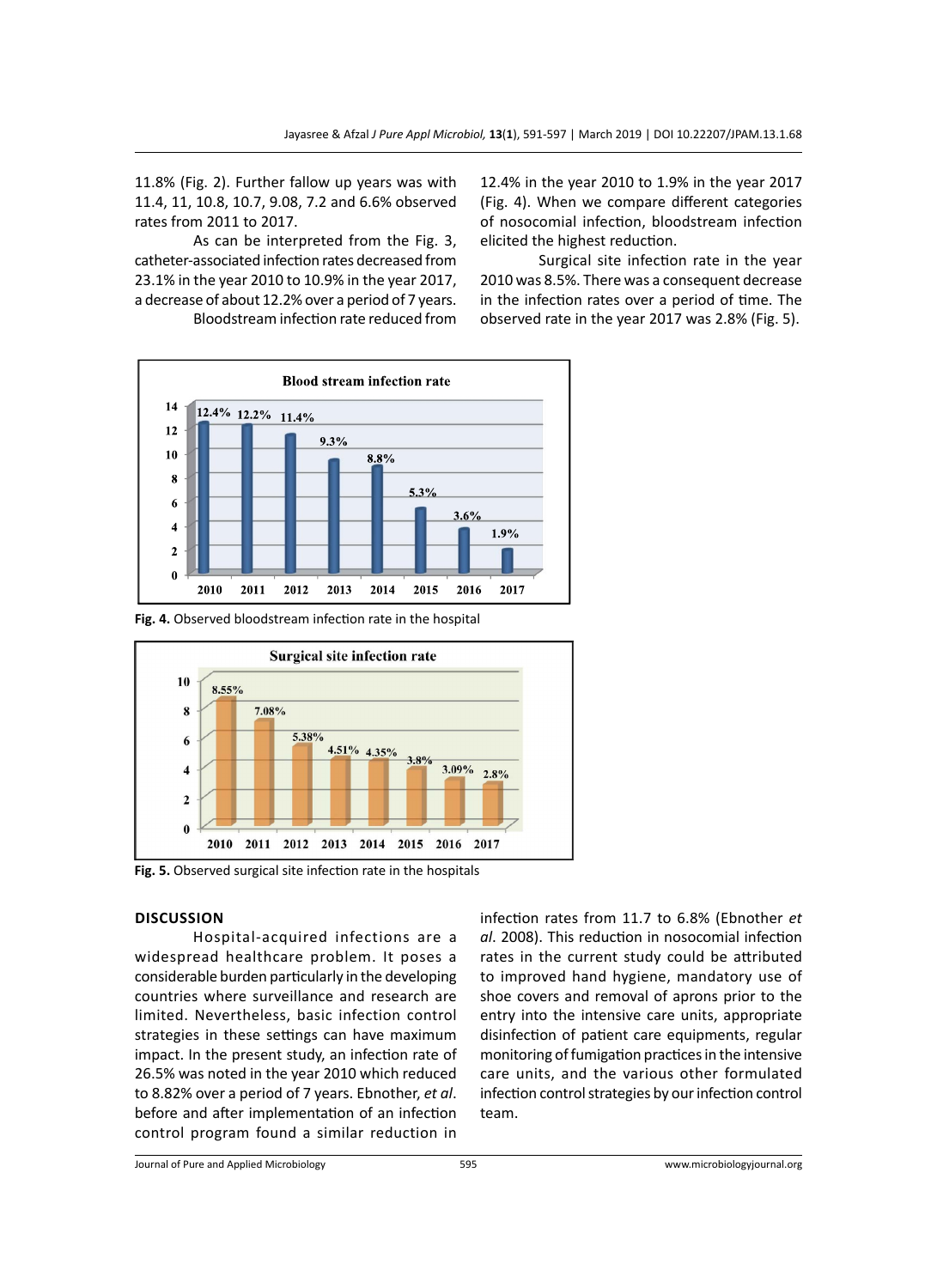Nosocomial infection rates were additionally analyzed as per the infection site; ventilator-associated pneumonia rate, catheterassociated urinary tract infection (UTI) rate, bloodstream infection rate and surgical site infection rate in the present study. Ventilatorassociated pneumonia (VAP), the second most common nosocomial infection in the intensive care unit is pneumonia that develops 48-72 hours after mechanical ventilation resulting from the invasion of the lower respiratory tract and lung parenchyma by microorganisms. It is usually attributed to antibiotic-sensitive pathogens and multidrugresistant bacteria (Kalanuria *et al*. 2014).

In the present study, the average ventilator-associated pneumonia rate recorded in the year 2010 was 11.8% which reduced to 6.6% in the year 2017. Infection control practices in an Italian intensive care unit also found reduced ventilator-associated pneumonia rate which was in line with our study (Prospero *et al*. 2008). Streamlining high end and reserved antibiotic prescriptions, use of spacers to nebulize patients on ventilators, implementation of MRSA policy accounted for the decrease in VAP infection rates in our study. Additionally, rigorous hand hygiene and environmental cleaning practices limited the spread of pathogens from patient-to-patient via healthcare workers and equipment.

Catheter-associated UTI (CAUTI) represents the third most common type of infections occurring in the intensive care after pneumonia and lower respiratory tract infections (Lee *et al*. 2013). Catheter-associated infection rates decreased from 23.1% in the year 2010 to 10.9% in the year 2017, a decrease of about 12.2% over a period of 7 years in the present study. A multidimensional infection control approach on catheter-associated UTI rates in an intensive care unit in Lebanon used a bundle of infection control interventions and reported a significant reduction in the infection rates which was very much in accordance with our study (Kanj *et al*. 2013). The most frequent urinary catheter in use is the Foley indwelling urethral catheter, a closed sterile system comprising of a tube inserted through the urethra and held in place by an inflatable balloon to allow urinary drainage of the bladder (Jacobsen *et al*. 2008). Literature has consistently linked inappropriate catheter use with the development of CAUTI (Topal *et al*. 2005). The classes conducted on Foley catheterization addressing the care of catheters and removal of them when no longer in need, helped control the nosocomial CAUTI rate in the present study.

One possible cause for nosocomial bloodstream infections is because of the antibioticresistant organisms (Wisplinghoff, 2004). The prevalence has also found to be correlated with the frequency of use of intravascular catheters (Jarvis *et al*. 1996). A 10.5% reduction in the bloodstream infection was noted in the present study similar to the effect of an infection control program, using education and performance feedback on intensive care units, for central line-associated bloodstream infection (BSI) (Leblebicioglu *et al*. 2013). Analysis of MDR pathogens sensitivity resistance pattern by the infection control team and care of intravascular catheters accounted for this reduced bloodstream infection rate.

Addressing the last parameter i.e. surgical site, a 5.7% decrease noted in our study could be attributed to the prophylactic antibiotic administration protocols, and the operating room environment i.e. regular monitoring of fumigation practices, and implementation of air sampling in the intensive care units.

## **CONCLUSION**

In conclusion, our study revealed that by means of surveillance, hospitals can devise strategies to control inappropriate infection control practices in the intensive care units, and the wards. These guidelines help control the nosocomial infection rates thereby reducing the hospital costs, total patient days and the mortality rate. It has been shown that a coordinated infection control approach which includes hand hygiene, appropriate skin preparation, and catheter line care, and removal of lines when they are no longer needed can significantly impact the occurrence of these HAIs.

#### **Acknowledgement**

None

## **CONFLICT OF INTEREST**

The authors declare that there is no conflict of interest.